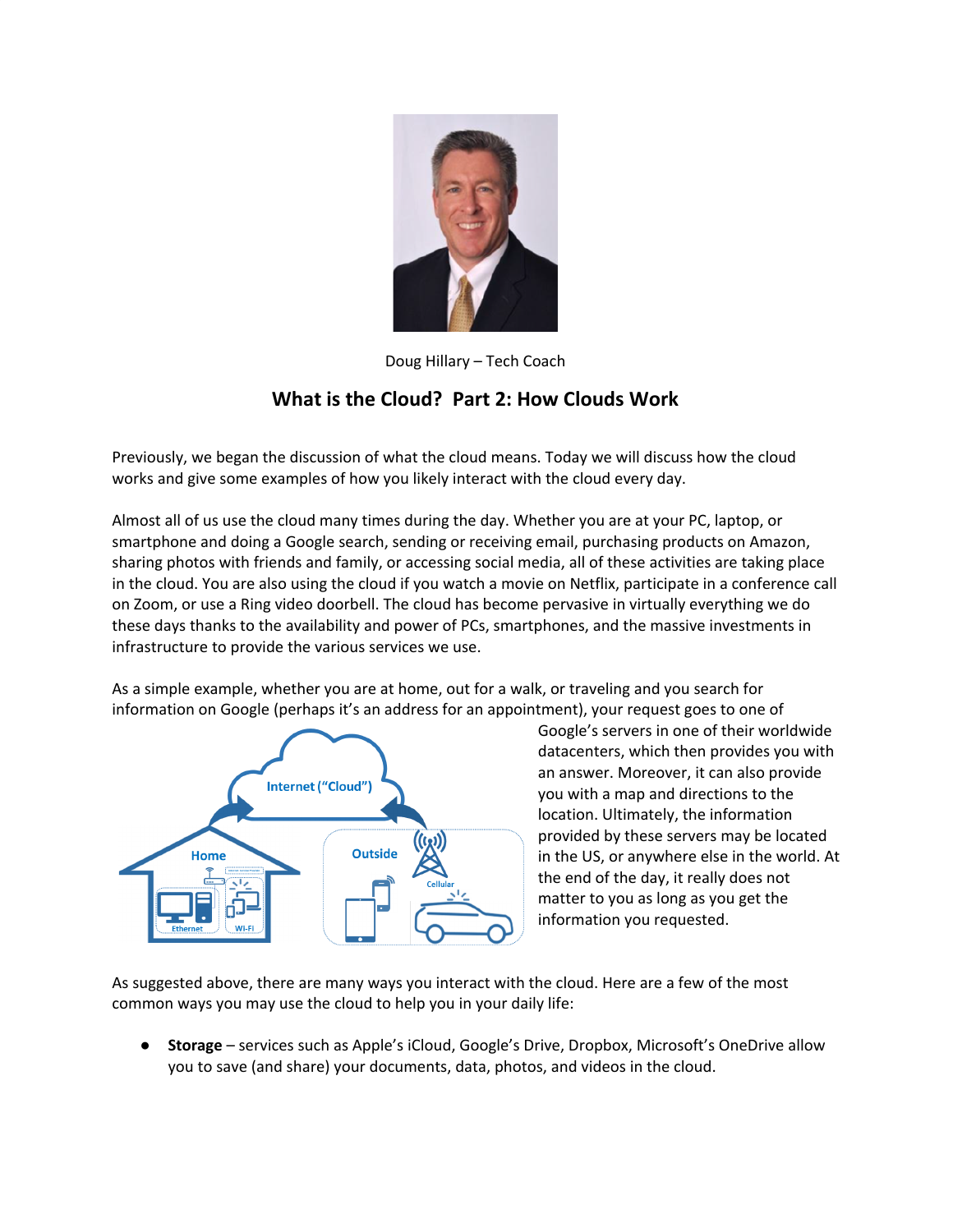- **Productivity** you can use services like Google Docs and Microsoft 365 Subscriptions to do word processing, spreadsheets, and create presentations. Since these are stored in the cloud, you can access these documents virtually anywhere.
- **Social Media** social media platforms such as Facebook, Instagram, and Twitter use cloud computing to allow you to engage, converse, upload and share photos, videos, etc.
- **Email** Email services such as Google Gmail and Microsoft Outlook use the cloud to store email messages and attachments on remote servers.
- **Video Streaming** Video-streaming services like Netflix, Hulu, Disney+, and Amazon Prime use the cloud to allow subscribers to access programming, movies, and events from personal devices and televisions.
- **Music Streaming** Music streaming services such as Pandora, Spotify, and Apple Music use the cloud to provide subscribers access to massive libraries of music files which you can play on your personal devices, home theater system, PC's or even watches.
- **E-Readers** you can use devices (or apps) like Amazon's Kindle, or Libby to access digital e-books or periodicals through the cloud for you to borrow or purchase.
- **Financial Services** financial services such as Intuit's Turbotax or Quickbooks, H&R Block, and Personal Capital use the cloud to provide you with up-to-date software for filing your taxes and managing your finances. Banks and credit card companies provide applications that use the cloud to allow you remotely deposit checks, transfer, money, pay bills, check balances, etc.
- **Exercise** if you use a Peloton or Mirror to keep in shape, you are also using the cloud for the programming, classes, personal training, and tracking your activity.
- **Home Automation & Security** Alexa, Google, Nest, Ring, and Rachio use the cloud to help you monitor and secure your home, optimize and manage climate, and even remotely manage and optimize your irrigation system.
- **Intelligent Devices** many manufacturers are now selling refrigerators, washers, dryers, coffee machines with cloud capabilities to make it easier to control or manage your home appliances. Some of these devices use the cloud to interface with home assistants like Amazon's Alexa or Google's Assistant to allow you to control your appliances using your voice.
- **Cars** Tesla is best known for the way they leverage the cloud to provide software updates to enhance your driving experience and safety. However, most car manufacturers are adding cloud-based features to their cars to make them increasingly connected to your personal devices, offer enhanced features (e.g., self-parking), and improve safety.
- **Travel** airlines, car rental companies, and vacation rental companies all use the cloud to help you rent homes, vehicles, or seats on airplanes to make your travel experience easier and available from any device that can access the internet.

## **What are the Benefits of the Cloud?**

There are many benefits to consumers in using the cloud. The primary benefit is that instead of you having to buy all the equipment and software to access and run applications, you can acquire these services as needed. There are other key benefits for the consumer as well:

- Space saving you do not need to store vast libraries of photos, music, videos, and information on your devices. Instead, you can easily access this information via the internet.
- Accessibility the cloud is pervasive and accessible anywhere you can connect to the internet through Wi-Fi, cellular or ethernet network connection in your home or office.